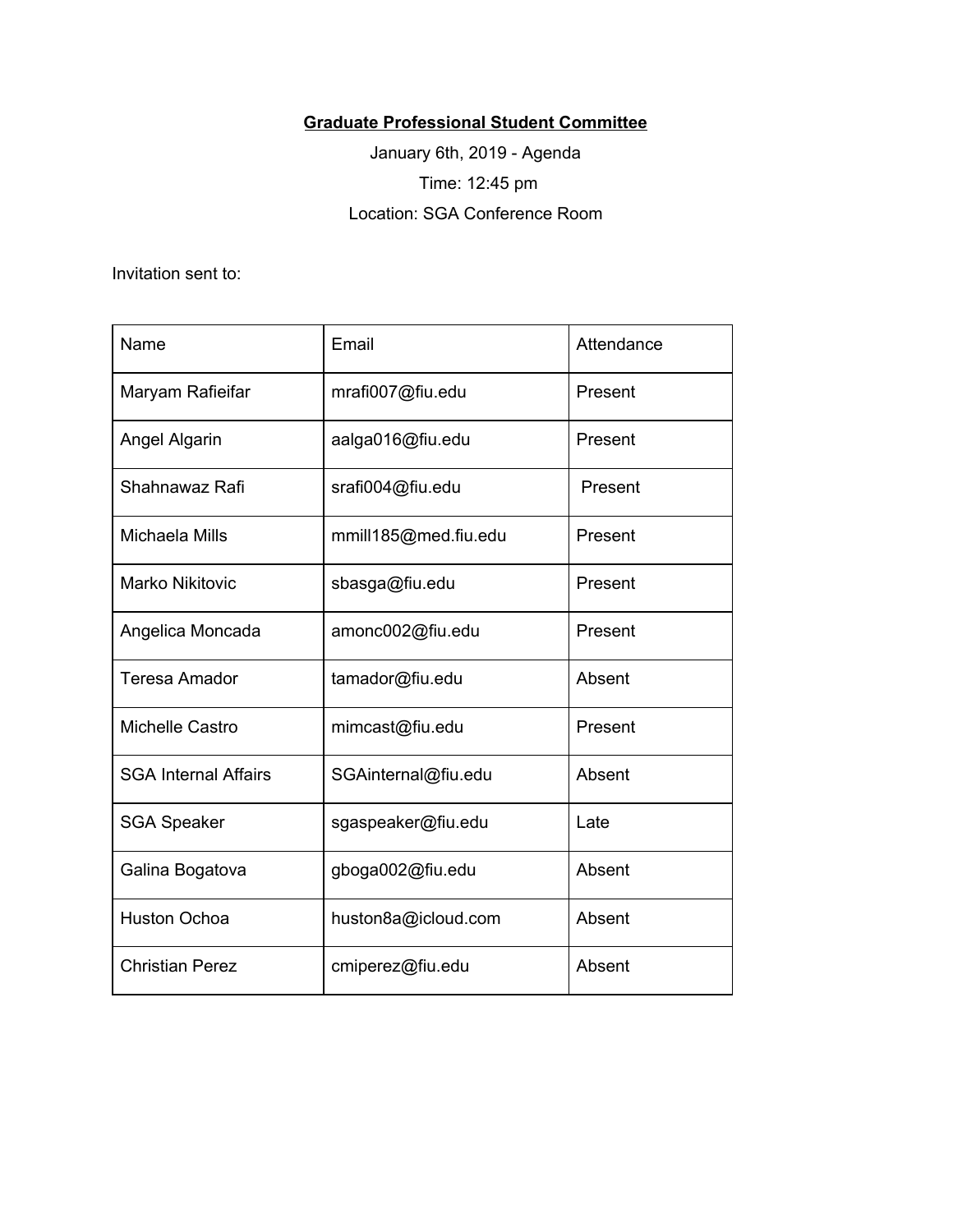For this meeting we will address the following points:

- 1. GSAW (Mar 30 Apr 3)
	- Roles and responsibilities of each member for GSAW:
		- Rafi: Coordinator (will come up with a table and assign the tasks)
		- Maryam:
		- Angelica:
		- Angel:
		- Marko:
		- Michaela: Flyers
	- **Food** Items for all events
		- Make sure Teresa knows to pay for it or tell Michelle
		- Poster presentation Day (March 30):
			- 1. Last year: the cost was \$2,900 for 2 days (breakfast and lunch)
			- 2. Breakfast: Vicky's for breakfast (100 people)
			- 3. Lunch: Ask Angel Catering (140 people attended last year's)
				- a. Angel reached out to Angel who gave a quote of \$1,450 vegetarian option included. We should ask how many ppl have vegetarian (Rafi suggested 20-25 people). Will order 30 vegetarian options
			- 4. Coffee hour: finger food from publix and leftovers from the morning
		- Social Event Chili's (April 2):
			- 1. Chips and salsa (25)
			- 2. Eggrolls (12)
			- 3. Large Salads (10)
			- 4. Sandwiches (10)
			- 5. Chicken crispers (10)
			- 6. Corn on the cob (3)
			- 7. Broccoli (3)
			- 8. Mashed potatoes (3)
			- 9. Cookies (Rafi will look at 150 people)
			- 10. Drinks: Water on tap and soda, lemonade